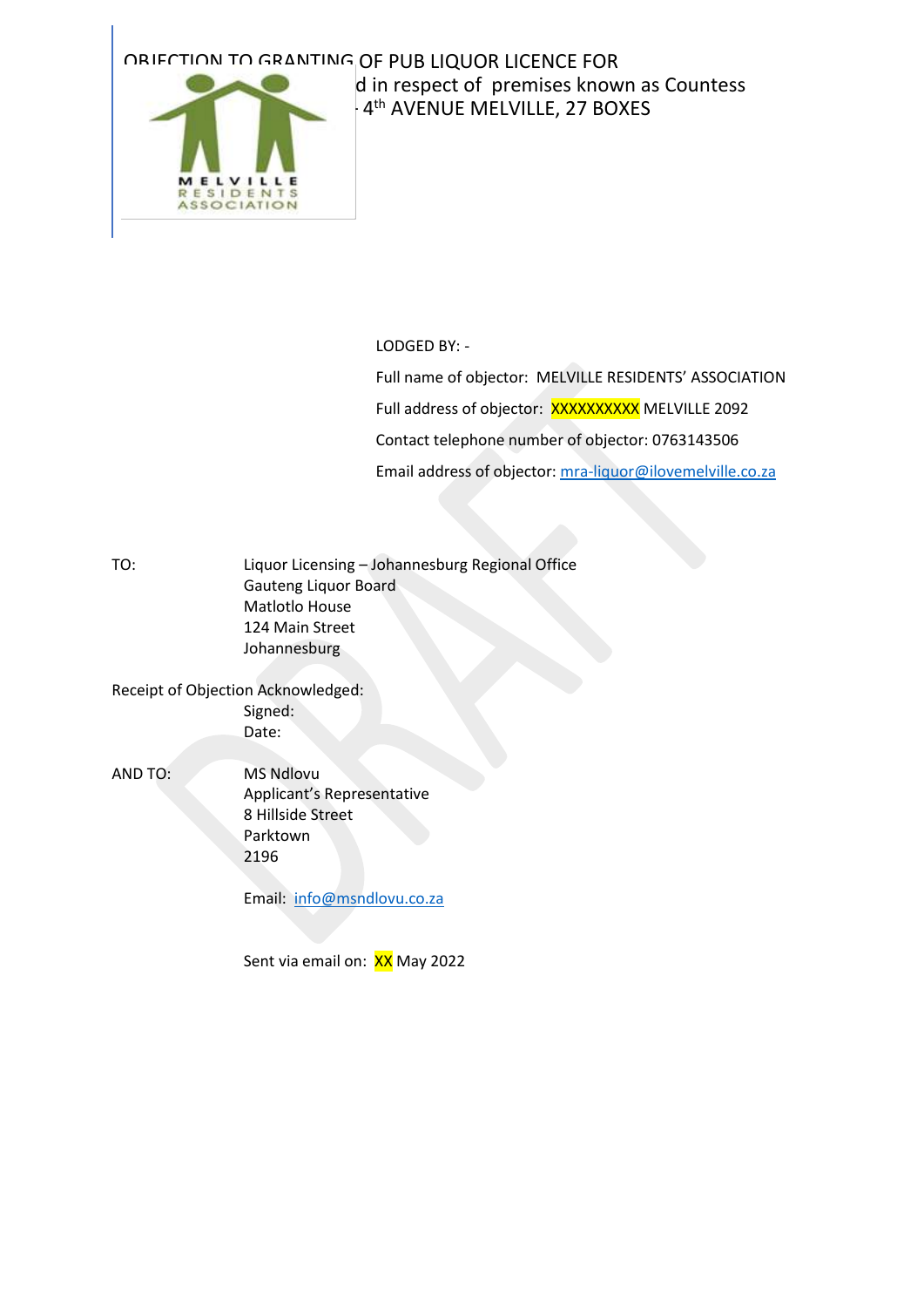- 1. The applicant Lerumo Properties (Pty) Ltd, Registration number 2018/033190/07, has applied for a pub liquor licence in respect of The Countess at Shop 1, 76 – 4<sup>th</sup> Avenue, Melville, situated at 27 Boxes, Melville, under application reference number GLB7000015470.
- 2. The Melville Residents Association ("MRA") has had sight of the application papers made available by the Johannesburg Regional Office of the Gauteng Liquor Board and filed on behalf of the applicant for the above premises in terms of section 23 of the Gauteng Liquor Act 2 of 2003. Certain aspects relating to this application are of concern to the MRA and have led to it filing this objection.
- 3. The detail in respect of the premises is conflicting in the various documentation items. The indicated street address of 76, 4<sup>th</sup> Avenue does not relate to Erf 431 which is indicated on the Liquor Licence Form and for which zoning information has been submitted. The 27Boxes are not on Erf 431. Thus the application is fatally flawed and should be withdrawn and resubmitted should the applicant decide to proceed with an application as incorrect information has been submitted.
- 4. In addition to the above defect, neither of the properties indicated, i.e. Erf 431 and the property on which 27 Boxes is located has the land use rights to be granted a pub licence. Section 23(4) of the Gauteng Liquor Act specifically requires an explicit approval from the local authority for a pub to be opened at any premises. The honourable board knows the 27Boxes premises or the representatives of the City of Johannesburg who sits on the local committee will advise the Board that the City through its property owning company is the owner of the erf on which 27Boxes were developed. The lease agreement of the 27Boxes does not provide for any liquor licenced premises, it only provides for one coffee shop with a maximum floor area of 200 $m^2$ .
- 5. The written representation states that the applicant "*Is binding himself to all applicable law and by-laws that govern the liquor trade and the council under which he operates*". However, the experience of the residents and other businesses in the area cannot confirm of the sincerity of this averment.
	- 5.1 During the recent months numerous breaches occurred which lead to noise complaints and visits by JMPD (reference numbers over the recent months, XXXXXXXXXXXXXXX), screenshots and noise clips of the Countess will be provided on request.
	- 5.2 There are also no landuse rights for any live entertainment and numerous advertisements were posted in this regard – see copies attached.
- 6. As can be seen from the various social media advertisements the sale of liquor is marketed whilst the applicant is only now applying for a licence. The old restaurant licence has never been transferred by the then holder. This should be of grave concern to the Liquor Board.

## **FURTHER COMMENTS**

7. Lease agreement, item 1.8 states the purpose as a restaurant and item 6.3 of the general terms and conditions determines it may not be used to any other purpose and in 6.7 the tenant is to ensure no nuisance emanates from the premises  $-\frac{\text{see } 5.1}{2}$  above for proof of the contrary; the trading hours are limited in terms of 1.13 and item 6.13 of the general terms and conditions determines the premises may not remain open after the maximum hours.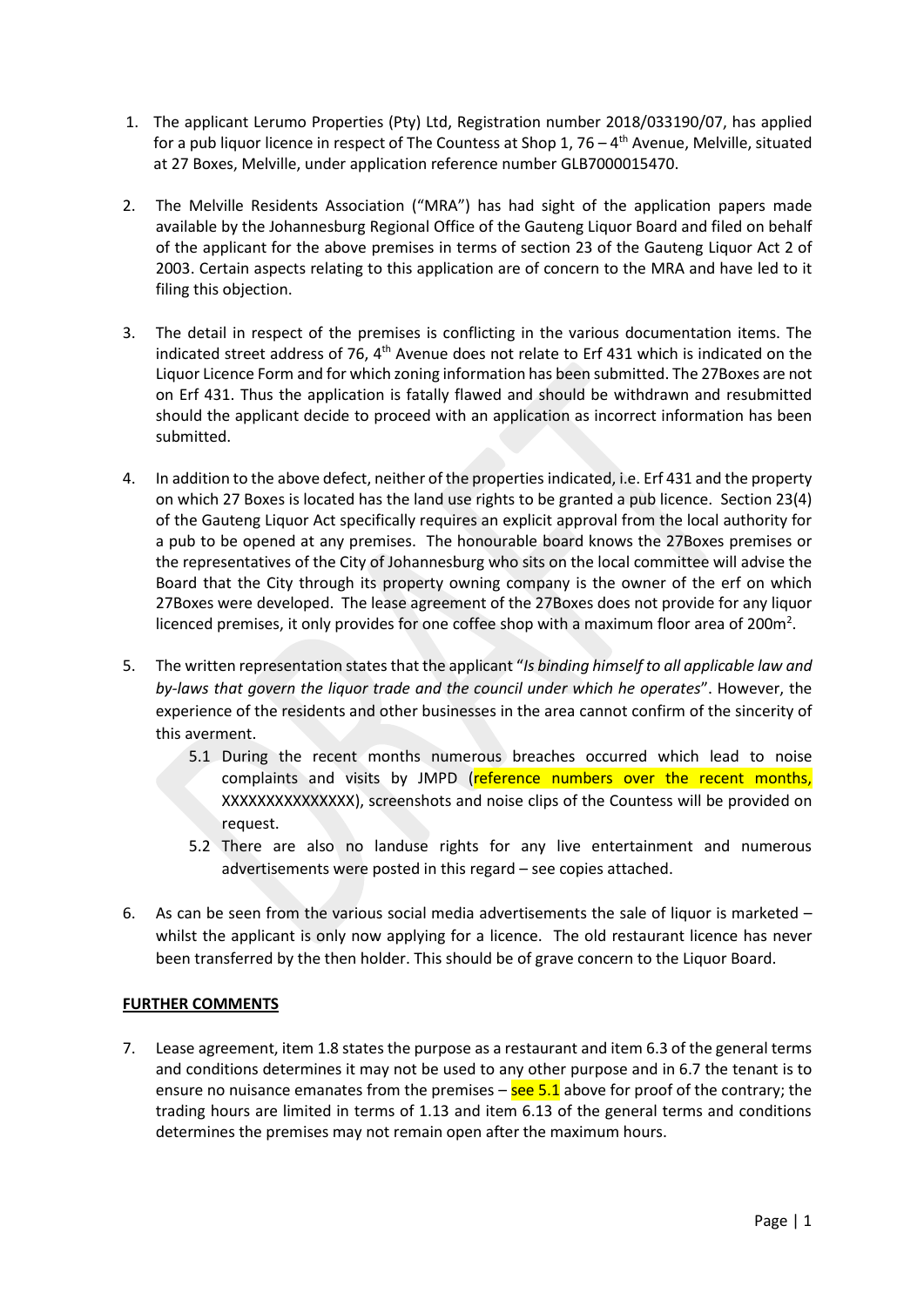- 8. As required in **section 30 (3)** of the Gauteng Liquor Act, 2003 the applicant must list places of worship, educational institutions, similar licensed premises and public transport facilities within 500m of the applicant's premises. The applicant, under oath states there are none of the above. For example in respect of educational facilities, there is a primary school approximately 200m away, in respect of similarly licenced premises there are some in 7<sup>th</sup> Street and some in Main Road. A place of worship is less than 100m away! Argument on this aspect will be made at the hearing.
- 9. Section 24(1) requires a notice of intention to apply to be affixed to the premises there is no proof of this having taken place.
- 10. The application papers are thus incomplete and factually incorrect and the MRA is of the respectful view that this application should be refused if the applicant does not withdraw it.
- 11. Further to the aspect of **oversaturation** of liquor outlets in Melville, whether liquor is served with or without meals, both during the week and over weekends, at last count there are more than 40 liquor-licensed premises in a 1 km radius from the centre of Melville. In addition, there appears to be certain highly disruptive business operations with issued restaurant or pub liquor licenses, which operate as clubs, regularly hosting live entertainment, despite there being no consents issued by the City of Johannesburg for places of amusement or live entertainment in Melville. The current applicant has been conducting similar activities – see item 5.1 above.

 This has contributed to a culture of non-compliance in regard to the laws and by-laws among some business owners.

 This application cannot and should not be considered in a vacuum – the fact that the Local Committee and the Board have largely ignored the above facts in many applications before it, is alarming, and it contradicts the stated intention of the Gauteng MEC for Economic Development's statement that, *"…the Board must endeavor to limit the negative impact of liquor outlets in residential areas…"*. It is our respectful submission that the granting of even more liquor licenses in an already oversaturated area is completely inappropriate and has been detrimental to many other non-liquor businesses as well as the residents in the suburb.

 One may be tempted to justify the granting of yet more licenses by mentioning that the GLB has an inspectorate with **enforcement** authority, however the MRA has seen no evidence suggesting that the inspectorate has performed any useful function in monitoring and where appropriate, censuring any liquor license holders in Melville. We are not aware of a single license being suspended or withdrawn, despite clear evidence having been available to show that there have been many establishments that have not complied with the conditions of their licenses.

The MRA is of the respectful view that the applicant has neither proven the **need**, nor the **desirability** or appropriateness of establishing yet another liquor serving establishment in Melville.

12. As there is no consent from the local authority for a pub, neither a place of amusement which includes live music entertainment as the applicant has been operating – approval cannot be granted. Furthermore a lessor may not grant rights to a lessee which are greater than those which the lessor itself has.